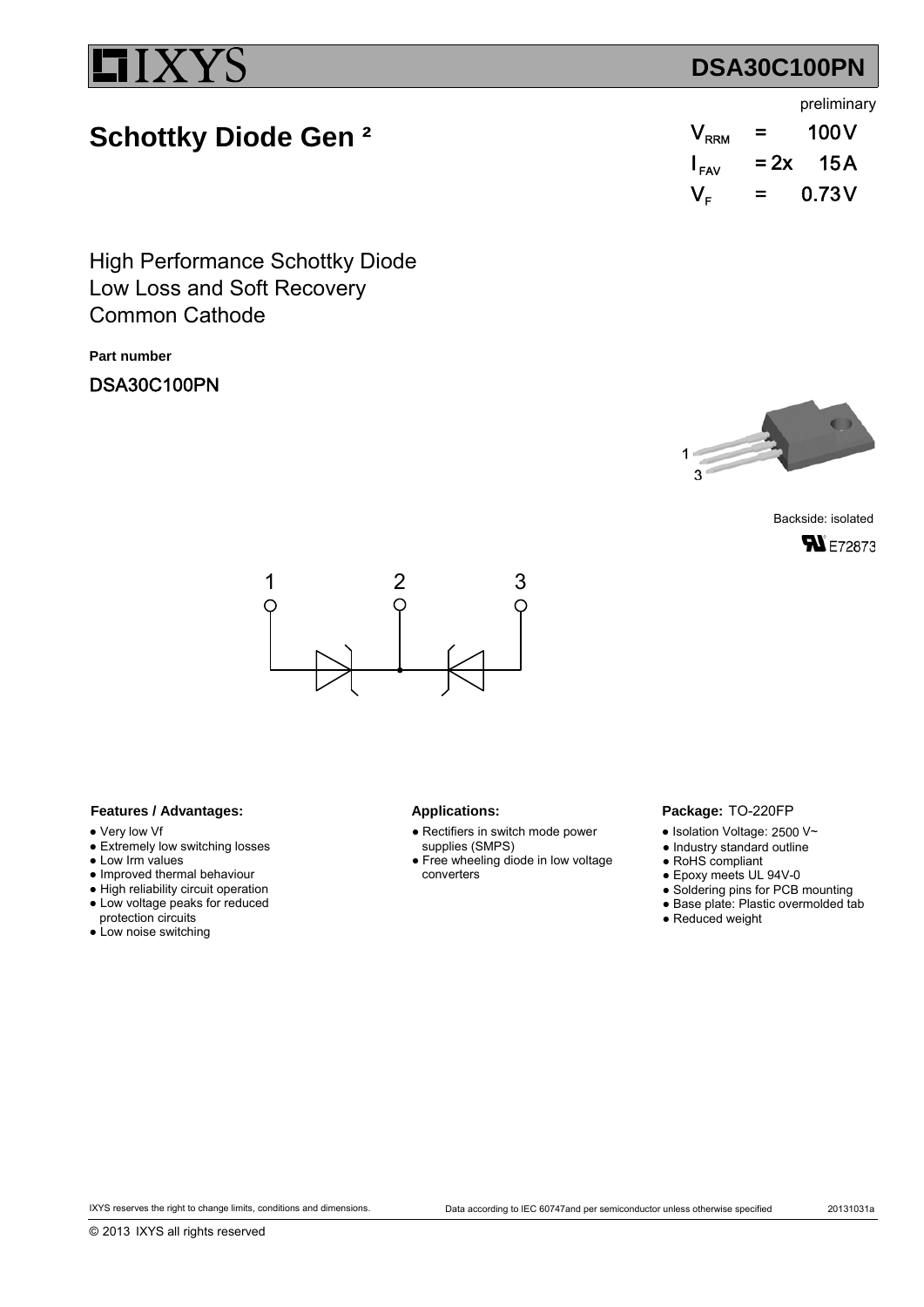### XYS ļ  $\Box$

# **DSA30C100PN**

## preliminary

| <b>Schottky</b>        |                                              |                                       |                                     |      | Ratings |      |           |
|------------------------|----------------------------------------------|---------------------------------------|-------------------------------------|------|---------|------|-----------|
| Symbol                 | <b>Definition</b>                            | <b>Conditions</b>                     |                                     | min. | typ.    | max. | Unit      |
| $V_{\text{RSM}}$       | max. non-repetitive reverse blocking voltage |                                       | $25^{\circ}$ C<br>$T_{VJ}$ =        |      |         | 100  | $\vee$    |
| <b>V<sub>RRM</sub></b> | max. repetitive reverse blocking voltage     |                                       | $T_{VJ}$ = 25°C                     |      |         | 100  | $\vee$    |
| $I_R$                  | reverse current, drain current               | 100 V<br>$V_R$ =                      | $T_{VJ}$ = 25°C                     |      |         | 250  | μA        |
|                        |                                              | $V_R$ = 100 V                         | $T_{VJ}$ = 125°C                    |      |         | 2.5  | mA        |
| $V_F$                  | forward voltage drop                         | 15 A<br>$I_F =$                       | $T_{VJ} = 25^{\circ}C$              |      |         | 0.91 | $\vee$    |
|                        |                                              | 30 A<br>$I_F =$                       |                                     |      |         | 1.08 | V         |
|                        |                                              | 15 A<br>$I_F =$                       | $T_{VJ}$ = 125 $^{\circ}$ C         |      |         | 0.73 | V         |
|                        |                                              | 30 A<br>$\vert_{\rm F}$ =             |                                     |      |         | 0.91 | ٧         |
| $I_{\text{FAV}}$       | average forward current                      | $T_c$ = 120 $^{\circ}$ C              | $T_{VJ}$ = 175°C                    |      |         | 15   | A         |
|                        |                                              | rectangular<br>$d = 0.5$              |                                     |      |         |      |           |
| $V_{F0}$               | threshold voltage                            |                                       | $T_{VJ}$ = 175°C                    |      |         | 0.46 | $\vee$    |
| $r_{\rm F}$            | slope resistance                             | for power loss calculation only       |                                     |      |         | 12.4 | $m\Omega$ |
| $R_{\text{th,IC}}$     | thermal resistance junction to case          |                                       |                                     |      |         | 4.2  | K/W       |
| $R_{\text{thCH}}$      | thermal resistance case to heatsink          |                                       |                                     |      | 0.50    |      | K/W       |
| $P_{\text{tot}}$       | total power dissipation                      |                                       | $T_c$<br>$25^{\circ}$ C<br>$\equiv$ |      |         | 35   | W         |
| $I_{FSM}$              | max. forward surge current                   | t = 10 ms; (50 Hz), sine; $V_R$ = 0 V | $T_{VJ}$ = 45°C                     |      |         | 340  | Α         |
| $C_{J}$                | junction capacitance                         | $V_R$ = 12 V f = 1 MHz                | $25^{\circ}$ C<br>$T_{VJ}$ =        |      | 146     |      | pF        |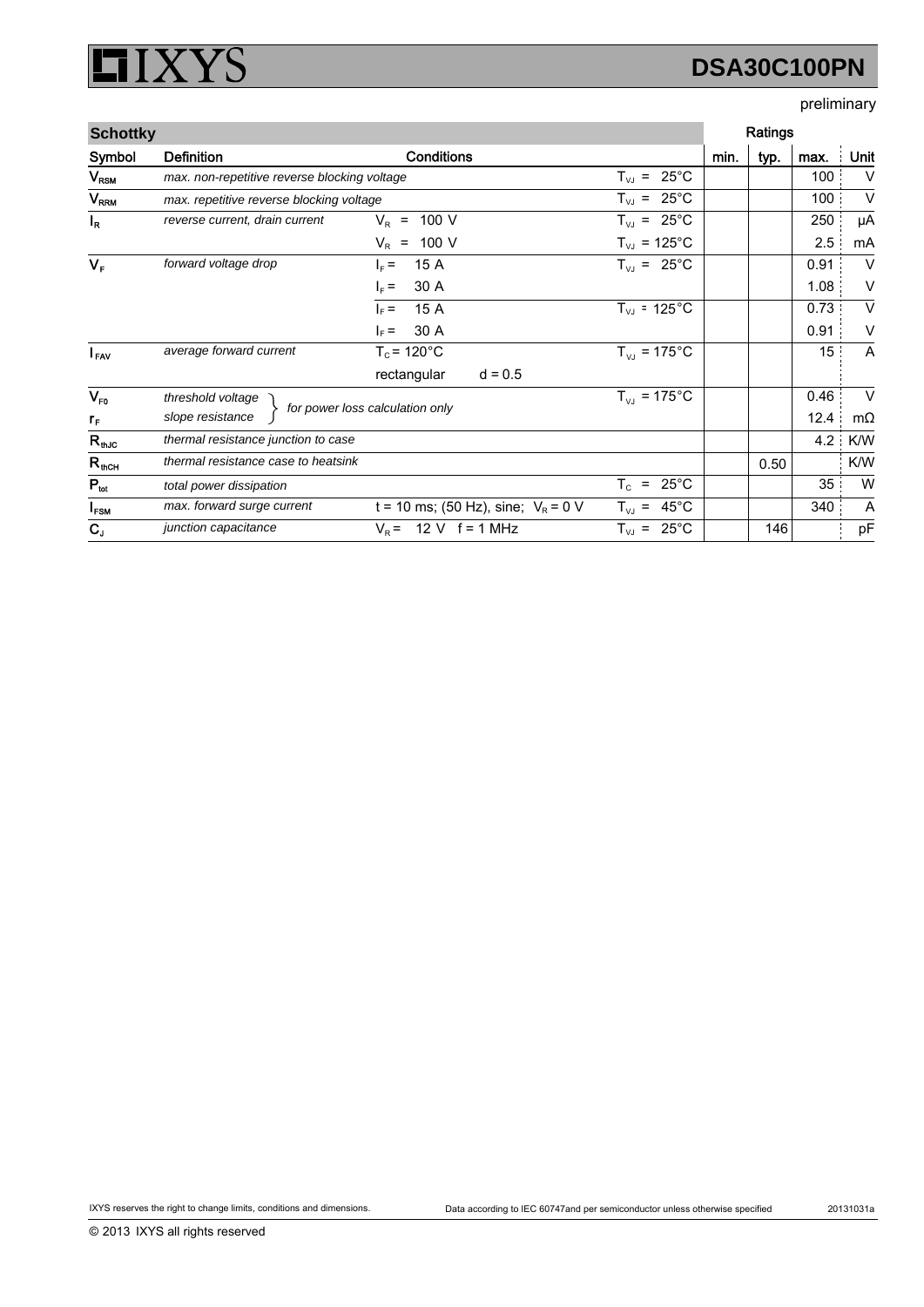

# **DSA30C100PN**

## preliminary

| <b>Package</b>         | <b>TO-220FP</b>              |                                                              |                                         |     | Ratings |      |      |             |
|------------------------|------------------------------|--------------------------------------------------------------|-----------------------------------------|-----|---------|------|------|-------------|
| Symbol                 | <b>Definition</b>            | <b>Conditions</b>                                            |                                         |     | min.    | typ. | max. | Unit        |
| <sup>I</sup> RMS       | <b>RMS</b> current           | per terminal                                                 |                                         |     |         |      | 35   | A           |
| $T_{\nu J}$            | virtual junction temperature |                                                              |                                         |     | $-55$   |      | 175  | $^{\circ}C$ |
| $T_{op}$               | operation temperature        |                                                              |                                         |     | $-55$   |      | 150  | $^{\circ}C$ |
| $T_{\text{stg}}$       | storage temperature          |                                                              |                                         |     | -55     |      | 150  | $^{\circ}C$ |
| Weight                 |                              |                                                              |                                         |     |         | 2    |      | g           |
| $M_{\rm{D}}$           | mounting torque              |                                                              |                                         |     | 0.4     |      | 0.6  | Nm          |
| $F_c$                  | mounting force with clip     |                                                              |                                         |     | 20      |      | 60   | N           |
| $d_{\texttt{Spp/App}}$ |                              | creepage distance on surface   striking distance through air | terminal to terminal                    | 1.6 | 1.0     |      |      | mm          |
| $d$ spb/Apb            |                              |                                                              | terminal to backside                    | 2.5 | 2.5     |      |      | mm          |
| V.<br><b>ISOL</b>      | isolation voltage            | $= 1$ second                                                 | 50/60 Hz, RMS; I <sub>ISOL</sub> ≤ 1 mA |     | 2500    |      |      | V           |
|                        |                              | $t = 1$ minute                                               |                                         |     | 2080    |      |      | v           |



## Part number

- $D = Diode$
- S = Schottky Diode
- $A =$  low VF 30 Current Rating [A] =
- C Common Cathode =
- 100 Reverse Voltage [V] =
- PN TO-220ABFP (3) =

| Orderina | ' Number<br>D⊶÷<br>. . | Marking<br>Product<br>on | Delivery Mode | Quantity | Code No. |
|----------|------------------------|--------------------------|---------------|----------|----------|
| Standard | 100PN<br>DSA300        | 100PN<br>DSA:<br>30C     | ube           | 50       | 503508   |

| <b>Similar Part</b> | Package      | Voltage class |
|---------------------|--------------|---------------|
| DSA30C100PB         | TO-220AB (3) | 100           |
| DSA30C100HB         | TO-247AD (3) | 100           |
| DSA30C100QB         | $TO-3P(3)$   | 100           |

|              | <b>Equivalent Circuits for Simulation</b> |          | * on die level | $T_{\rm vir}$ = 175 °C |
|--------------|-------------------------------------------|----------|----------------|------------------------|
|              | $I \rightarrow (V_0) \boxed{R_0}$         | Schottky |                |                        |
| $V_{0 \max}$ | threshold voltage                         | 0.46     |                |                        |
| $R_{0 \max}$ | slope resistance *                        | 92       |                | mΩ                     |